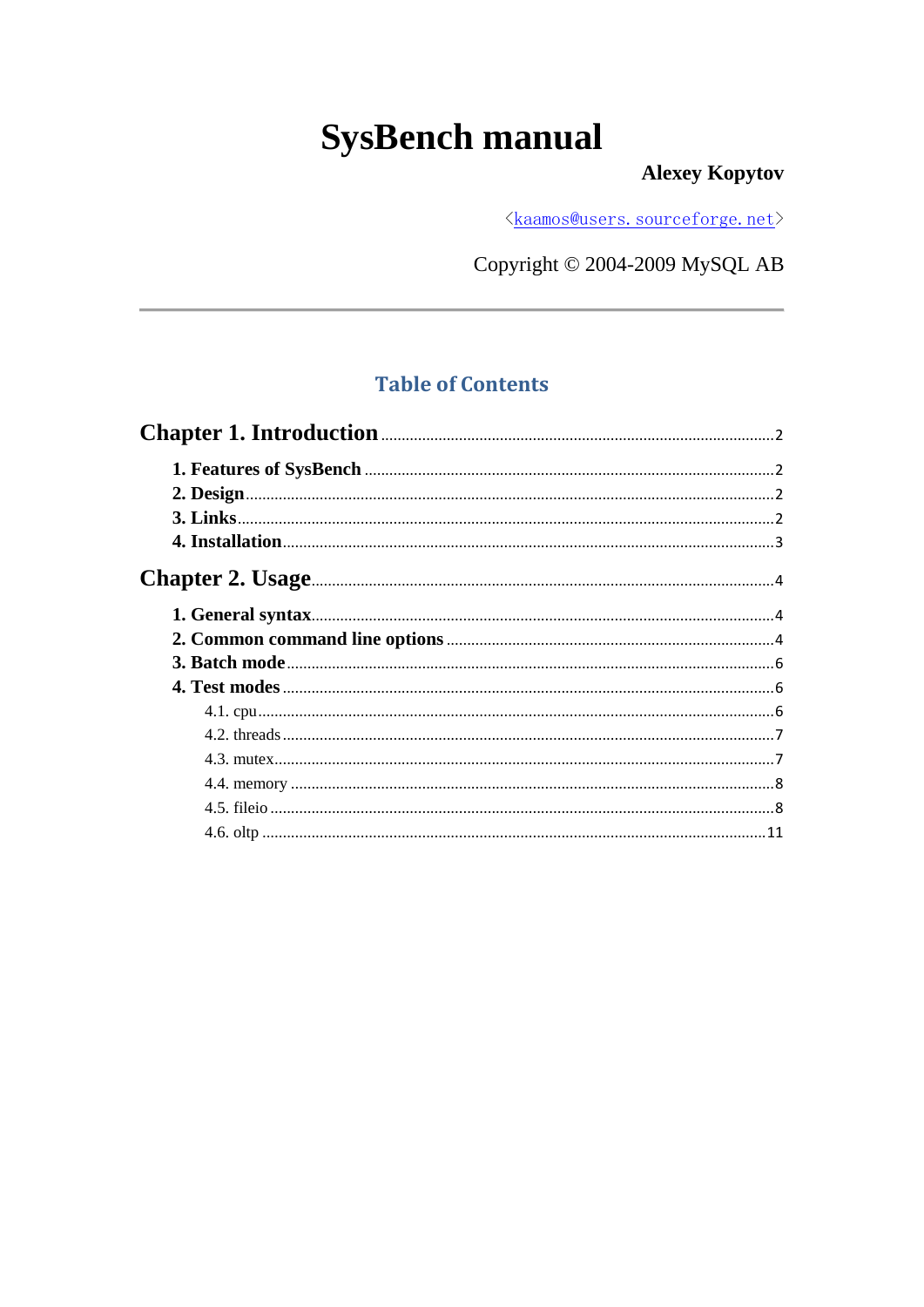# **Chapter 1. Introduction**

<span id="page-1-0"></span>SysBench is a modular, cross-platform and multi-threaded benchmark tool for evaluating OS parameters that are important for a system running a database under intensive load.

The idea of this benchmark suite is to quickly get an impression about system performance without setting up complex database benchmarks or even without installing a database at all.

### <span id="page-1-1"></span>**1. Features of SysBench**

Current features allow to test the following system parameters:

- file I/O performance
- scheduler performance
- memory allocation and transfer speed
- POSIX threads implementation performance
- database server performance

### <span id="page-1-2"></span>**2. Design**

The design is very simple. SysBench runs a specified number of threads and they all execute requests in parallel. The actual workload produced by requests depends on the specified test mode. You can limit either the total number of requests or the total time for the benchmark, or both.

Available test modes are implemented by compiled-in modules, and SysBench was designed to make adding new test modes an easy task. Each test mode may have additional (or workload-specific) options.

### <span id="page-1-3"></span>**3. Links**

Home page

[http://sysbench.sf.net/.](http://sysbench.sf.net/)

Download

[http://sf.net/projects/sysbench/.](http://sf.net/projects/sysbench/)

Mailing lists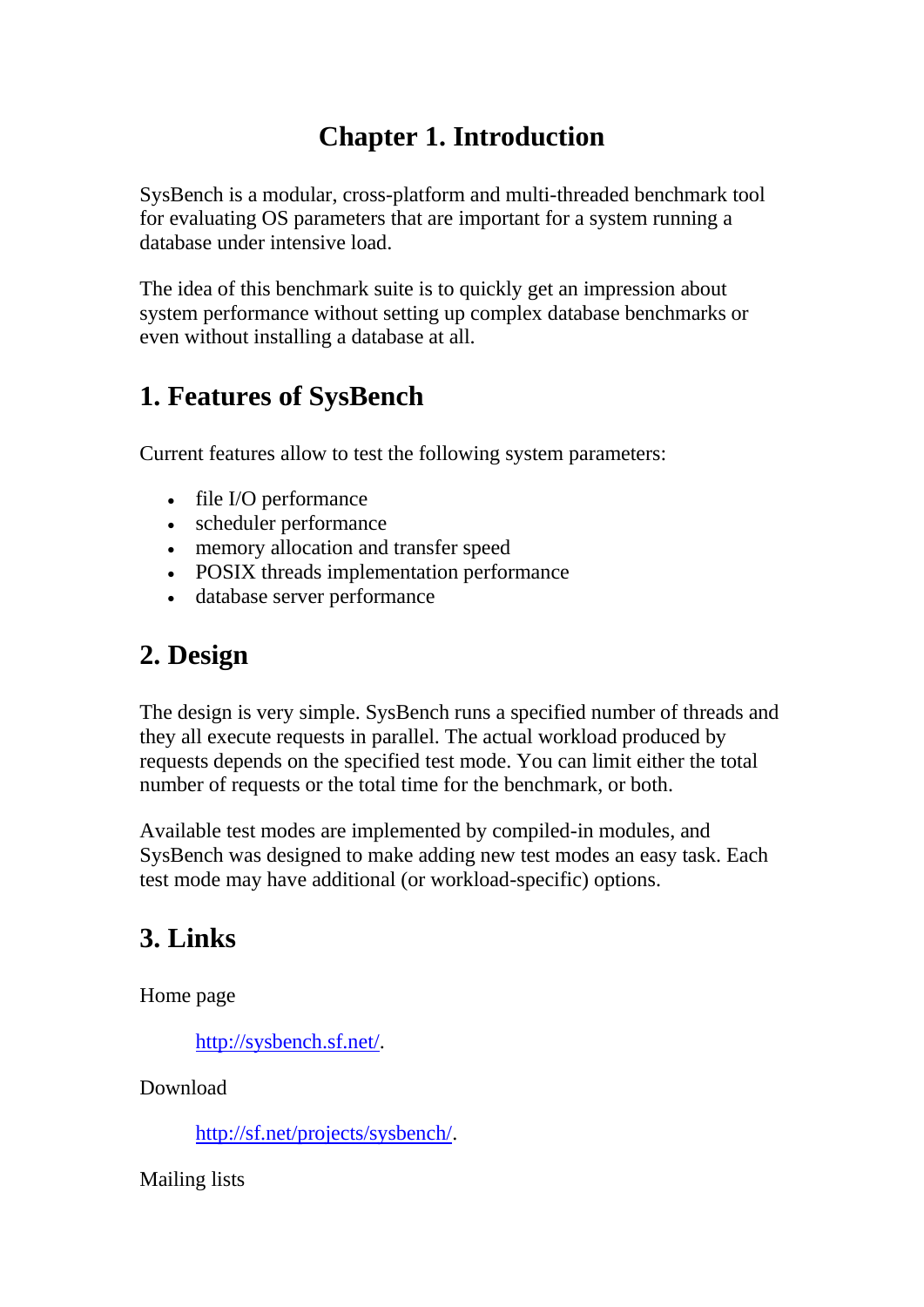sysbench-general

Web f[orums](http://sourceforge.net/mail/?group_id=102348)

- [Developers](http://sourceforge.net/forum/forum.php?forum_id=353125)
- [Help](http://sourceforge.net/forum/forum.php?forum_id=353124)
- [Open discussion](http://sourceforge.net/forum/forum.php?forum_id=353123)

Bug tracking system

- [Bug reports](http://sourceforge.net/tracker/?atid=631676&group_id=102348&func=browse)
- [Feature requests](http://sourceforge.net/tracker/?atid=631679&group_id=102348&func=browse)

### <span id="page-2-0"></span>**4. Installation**

If you are building SysBench from a Bazaar repository rather than from a release tarball, you should run **./autogen.sh** before building.

The following standart procedure will be sufficient to build SysBench in most cases:

> ./configure make make install

The above procedure will try to compile SysBench with MySQL support by default. If you have MySQL headers and libraries in non-standard locations

(and no**mysql\_config** can be found in the PATH environmental variable), then

you can specify them explicitly

with --with-mysql-includes and --with-mysql-libs options to**./configure**.

To compile SysBench without MySQL support, use  $-\text{without-mysql}$ . In this

case all database-related test modes will be unavailable.

If you are running on a 64-bit platform, make sure to build a 64-bit binary by passing the proper target platform and compiler options to **configure** script. You can also consult the INSTALL file for generic installation instructions.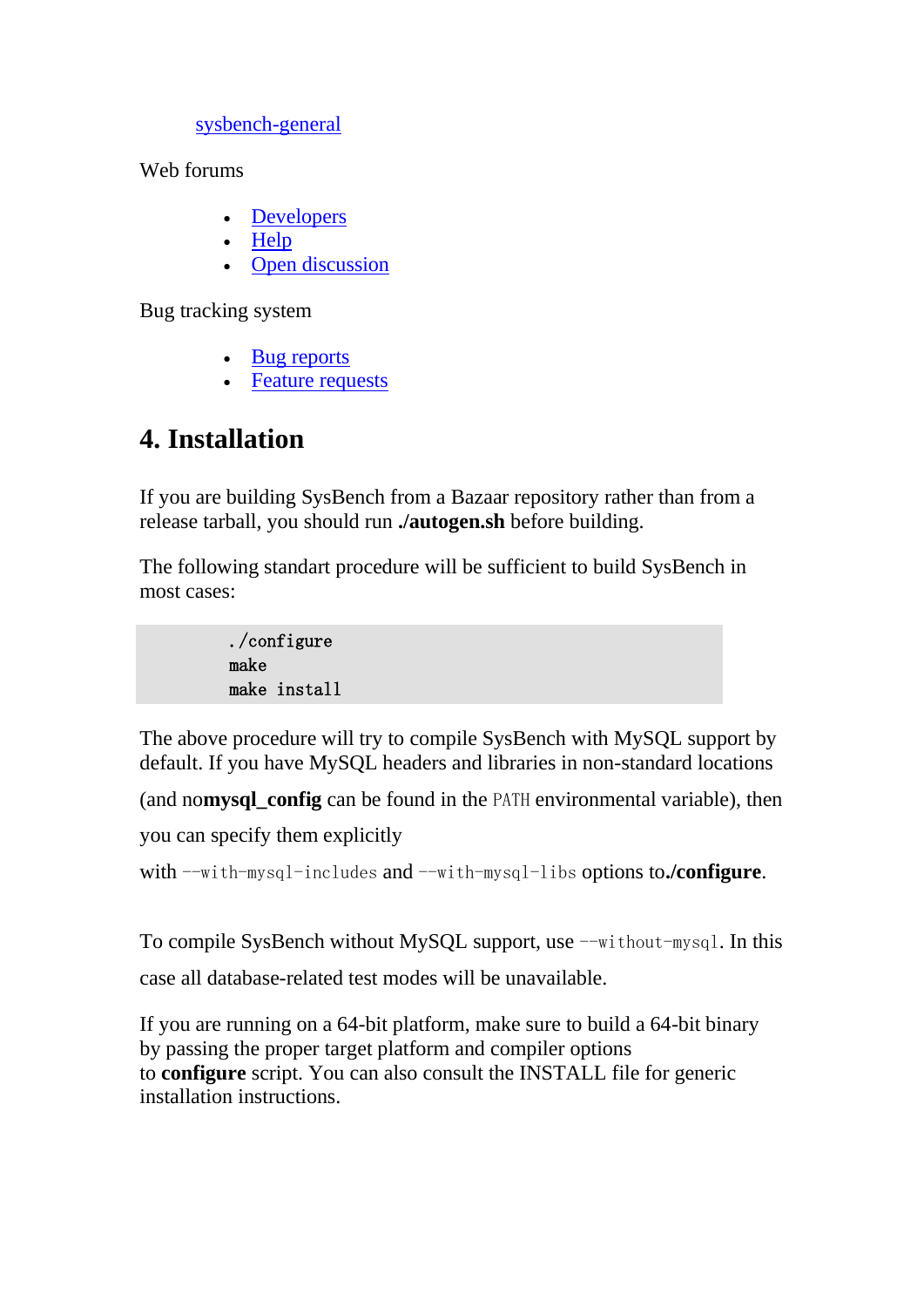# **Chapter 2. Usage**

# <span id="page-3-1"></span><span id="page-3-0"></span>**1. General syntax**

The general syntax for SysBench is as follows:

sysbench [common-options] --test=name [test-options] command

See Section [2, "Common command line options"](http://sysbench.sourceforge.net/docs/#common_options) for a description of common options and documentation for particular test mode for a list of test-specific options.

Below is a brief description of available commands and their purpose:

#### **prepare**

Performs preparative actions for those tests which need them, e.g.

creating the necessary files on disk for the fileio test, or filling the

test database for theoltp test.

#### **run**

Runs the actual test specified with the  $-$ test=name option.

### **cleanup**

Removes temporary data after the test run in those tests which create one.

**help**

Displays usage information for a test specified with

the  $-$ test=*name* option.

Also you can use **sysbench help** to display the brief usage summary and the list of available test modes.

# <span id="page-3-2"></span>**2. Common command line options**

The table below lists the supported common options, their descriptions and default values:

|        |             | Default |
|--------|-------------|---------|
| 0ption | Description | value   |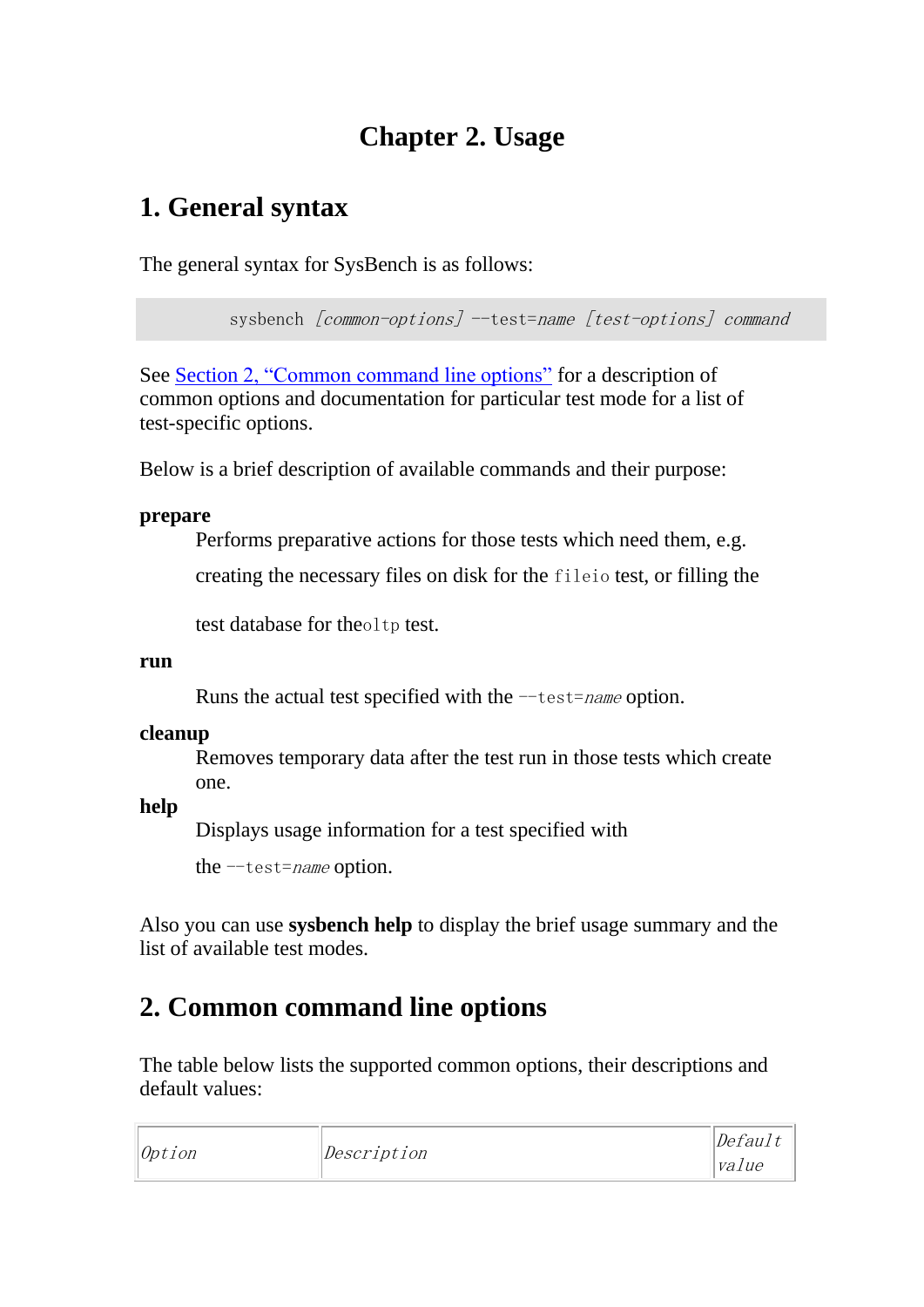| -num-threads                 | The total number of worker threads to create <sup>1</sup>                                                                                                                                                                                                                                                                                                                                                                                                                                             |                |
|------------------------------|-------------------------------------------------------------------------------------------------------------------------------------------------------------------------------------------------------------------------------------------------------------------------------------------------------------------------------------------------------------------------------------------------------------------------------------------------------------------------------------------------------|----------------|
| -max-requests                | Limit for total number of requests. O means<br>unlimited                                                                                                                                                                                                                                                                                                                                                                                                                                              | 10000          |
| -max-time                    | Limit for total execution time in seconds.<br>0 (default) means unlimited                                                                                                                                                                                                                                                                                                                                                                                                                             | $\overline{0}$ |
| forced-shutdown <sup>-</sup> | Amount of time to wait after --max-time<br>before forcing shutdown. The value can be<br>either an absolute number of seconds or as<br>a percentage of the --max-time value by<br>specifying a number of percents followed by off<br>the $\frac{y}{x}$ sign.<br>"off" (the default value) means that no<br>forced shutdown will be performed.                                                                                                                                                          |                |
|                              | thread-stack-size Size of stack for each thread                                                                                                                                                                                                                                                                                                                                                                                                                                                       | 32K            |
| -init-rng                    | Specifies if random numbers generator<br>should be initialized from timer before the off<br>test start                                                                                                                                                                                                                                                                                                                                                                                                |                |
| -test                        | Name of the test mode to run                                                                                                                                                                                                                                                                                                                                                                                                                                                                          | Required       |
| -debug                       | Print more debug info                                                                                                                                                                                                                                                                                                                                                                                                                                                                                 | off            |
| -validate                    | Perform validation of test results where<br>possible                                                                                                                                                                                                                                                                                                                                                                                                                                                  | off            |
| --help                       | Print help on general syntax or on a test<br>mode specified with --test, and exit                                                                                                                                                                                                                                                                                                                                                                                                                     | off            |
| --verbosity                  | Verbosity level (0 - only critical messages,<br>$5 - \text{debug}$                                                                                                                                                                                                                                                                                                                                                                                                                                    | 4              |
| percentile                   | SysBench measures execution times for all<br>processed requests to display statistical<br>information like minimal, average and<br>maximum execution time. For most benchmarks<br>it is also useful to know a request execution<br>time value matching some percentile (e.g.<br>95% percentile means we should drop 5% of the<br>most long requests and choose the maximal<br>value from the remaining ones).<br>This option allows to specify a percentile<br>rank of query execution times to count | 95             |
| batch                        | Dump current results periodically<br>Section 3, "Batch mode")<br>(see                                                                                                                                                                                                                                                                                                                                                                                                                                 | off            |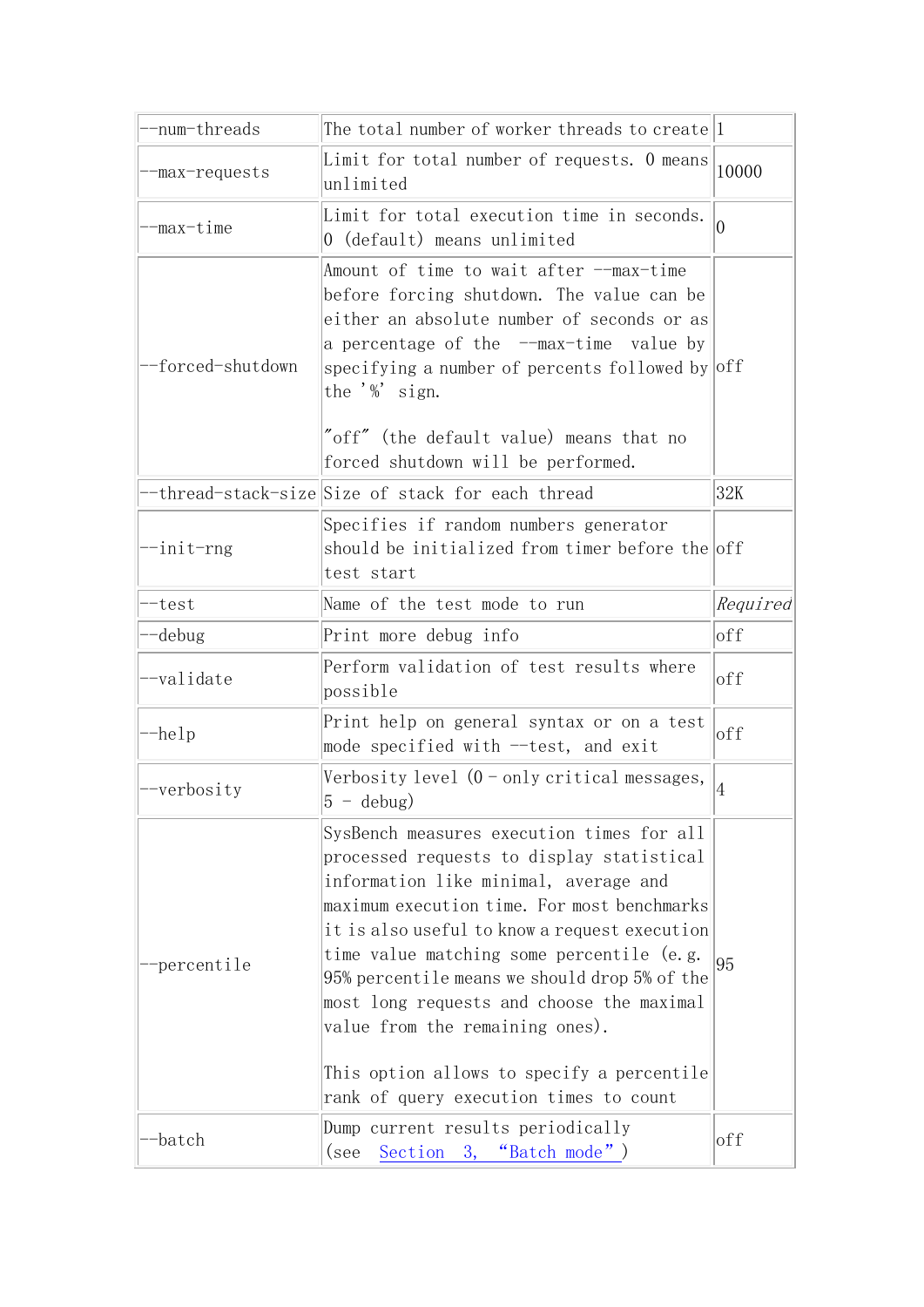| --batch-delay                | Delay between batch dumps in secods<br>(see <u>Section 3, "Batch</u> mode") | 300            |
|------------------------------|-----------------------------------------------------------------------------|----------------|
| $\left -\text{value}\right $ | Perform validation of test results where<br>possible                        | 0 <sup>f</sup> |

Note that numerical values for all *size* options (like --thread-stack-size in

this table) may be specified by appending the corresponding multiplicative suffix (K for kilobytes, M for megabytes, G for gigabytes and T for terabytes).

# <span id="page-5-0"></span>**3. Batch mode**

In some cases it is useful to have not only the final benchmarks statistics, but also periodical dumps of current stats to see how they change over the test run. For this purpose SysBench has a batch execution mode which is

turned on by the --batch option. You may specify the delay in seconds

between the consequent dumps with the --batch-delay option. Example:

sysbench --batch --batch-delay=5 --test=threads run

This will run SysBench in a threads test mode, with the current values of minimum, average, maximum and percentile for request execution times printed every 5 seconds.

# <span id="page-5-1"></span>**4. Test modes**

This section gives a detailed description for each test mode available in SysBench.

### <span id="page-5-2"></span>**4.1.** cpu

The cpu is one of the most simple benchmarks in SysBench. In this mode each request consists in calculation of prime numbers up to a value specified by the --cpu-max-primes option. All calculations are performed using 64-bit integers.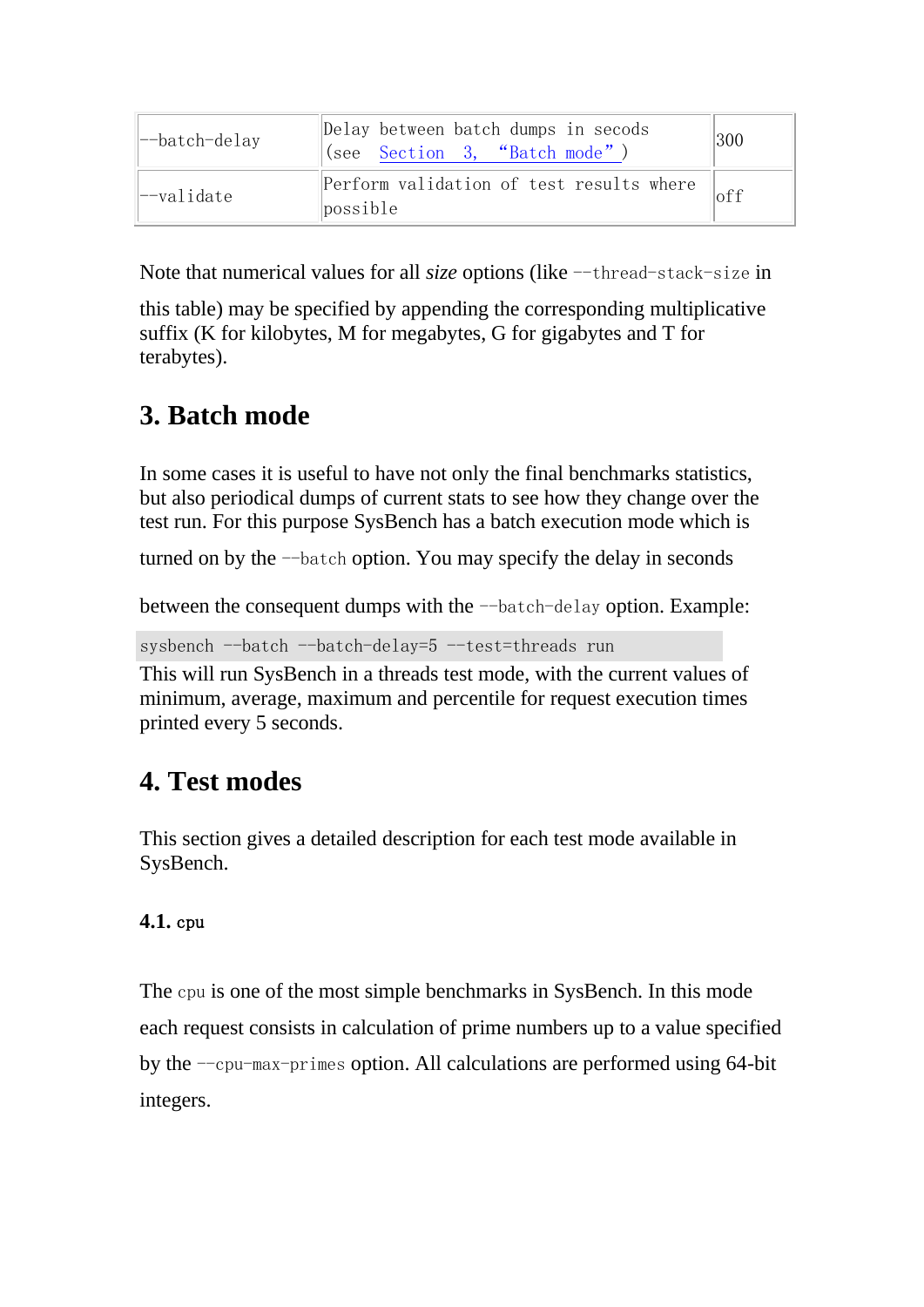Each thread executes the requests concurrently until either the total number of requests or the total execution time exceed the limits specified with the common command line options.

Example:

<span id="page-6-0"></span>sysbench --test=cpu --cpu-max-prime=20000 run

### **4.2.** threads

This test mode was written to benchmark scheduler performance, more specifically the cases when a scheduler has a large number of threads competing for some set of mutexes.

SysBench creates a specified number of threads and a specified number of mutexes. Then each thread starts running the requests consisting of locking the mutex, yielding the CPU, so the thread is placed in the run queue by the scheduler, then unlocking the mutex when the thread is rescheduled back to execution. For each request, the above actions are run several times in a loop, so the more iterations is performed, the more concurrency is placed on each mutex.

The following options are available in this test mode:

| Option | Description                                                                        | $\Delta$<br>value |
|--------|------------------------------------------------------------------------------------|-------------------|
|        | --thread-yields Number of $lock/yield/unlock$ loops to<br>execute per each request | 1000              |
|        | --thread-locks Number of mutexes to create                                         |                   |

### Example:

sysbench --num-threads=64 --test=threads --thread-yields=100 --thread-locks=2 run

#### <span id="page-6-1"></span>**4.3.** mutex

This test mode was written to emulate a situation when all threads run concurrently most of the time, acquiring the mutex lock only for a short period of time (incrementing a global variable). So the purpose of this benchmarks is to examine the performance of mutex implementation.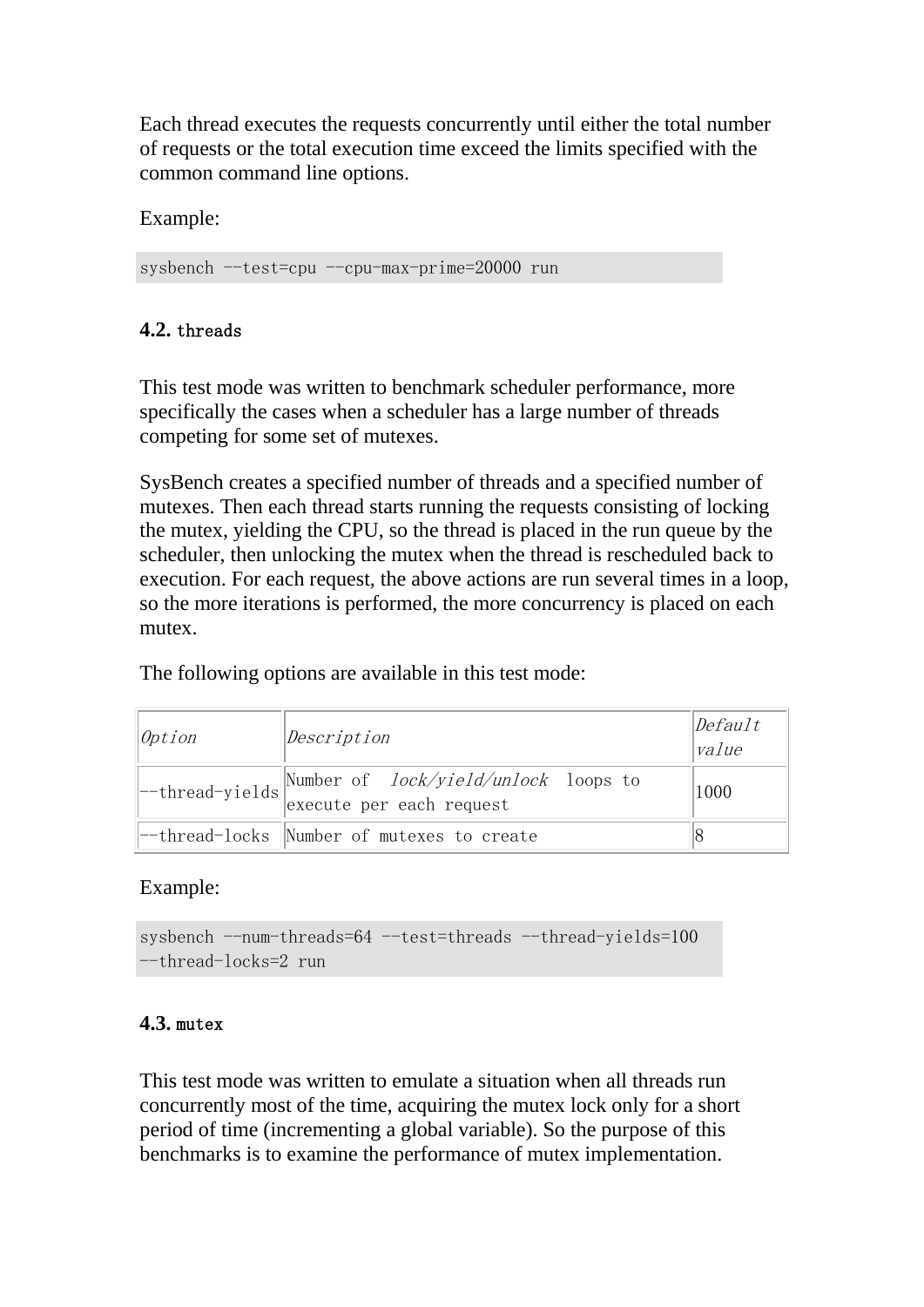#### The following options are available in this test mode:

| Option      | Description                                                                                       | Default<br>value |
|-------------|---------------------------------------------------------------------------------------------------|------------------|
| --mutex-num | Number of mutexes. The actual mutex to lock is $\vert_{4096}$<br>chosen randomly before each lock |                  |
|             | -mutex-locks Number of mutex locks to acquire per each<br>request                                 | 50000            |
|             | --mutex-loops Number of iterations for an empty loop to<br>perform before acquiring the lock      | 10000            |

#### <span id="page-7-0"></span>**4.4.** memory

This test mode can be used to benchmark sequential memory reads or writes. Depending on command line options each thread can access either a global or a local block for all memory operations.

The following options are available in this test mode:

| Option        | Description                                                                                                                     | Default<br>value |
|---------------|---------------------------------------------------------------------------------------------------------------------------------|------------------|
|               | --memory-block-size Size of memory block to use                                                                                 | 1 K              |
| -memory-scope | Possible values: global, local. Specifies<br>whether each thread will use a globally<br>allocated memory block, or a local one. | global           |
|               | --memory-total-size  Total size of data to transfer                                                                             | 100G             |
| -memory-oper  | Type of memory operations. Possible<br>values: read, write.                                                                     | 100G             |

### <span id="page-7-1"></span>**4.5.** fileio

This test mode can be used to produce various kinds of file I/O workloads. At the prepare stage SysBench creates a specified number of files with a specified total size, then at the run stage, each thread performs specified I/O operations on this set of files.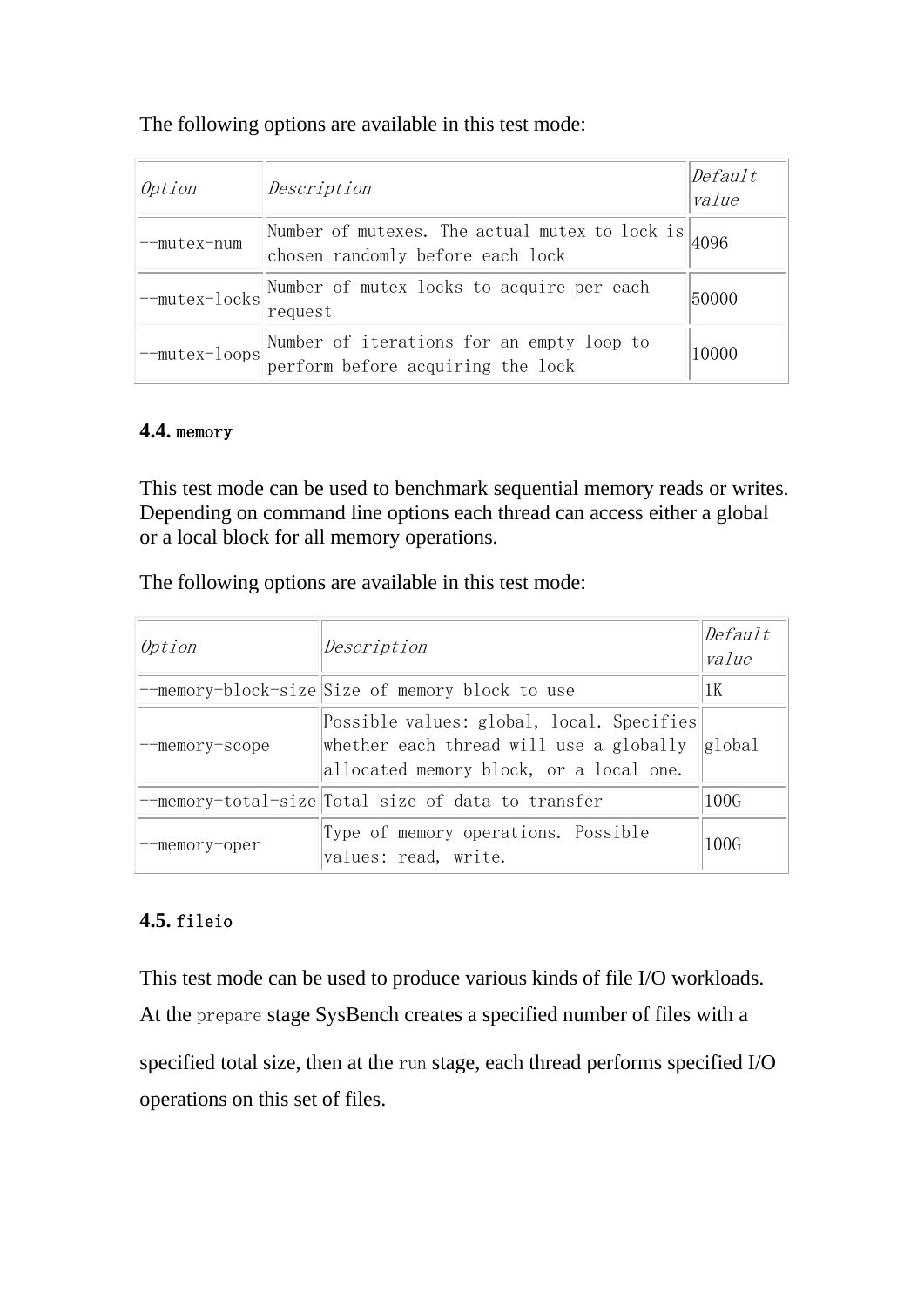When the global --validate option is used with the fileio test mode,

SysBench performs checksums validation on all data read from the disk. On each write operation the block is filled with random values, then the checksum is calculated and stored in the block along with the offset of this block within a file. On each read operation the block is validated by comparing the stored offset with the real offset, and the stored checksum with the real calculated checksum.

The following I/O operations are supported:

```
seqwr
      sequential write
seqrewr
      sequential rewrite
seqrd
      sequential read
rndrd
      random read
rndwr
      random write
rndrw
      combined random read/write
```
Also, the following file access modes can be specified, if the underlying platform supports them:

```
Asynchronous I/O mode
```
At the moment only Linux AIO implementation is supported. When running in asynchronous mode, SysBench queues a specified number of I/O requests using Linux AIO API, then waits for at least one of submitted requests to complete. After that a new series of I/O requests is submitted.

Slow mmap() mode

In this mode SysBench will use mmap'ed I/O. However, a

separate mmap will be used for each I/O request due to the limitation of

32-bit architectures (we cannotmmap() the whole file, as its size migth

possibly exceed the maximum of 2 GB of the process address space).

Fast mmap() mode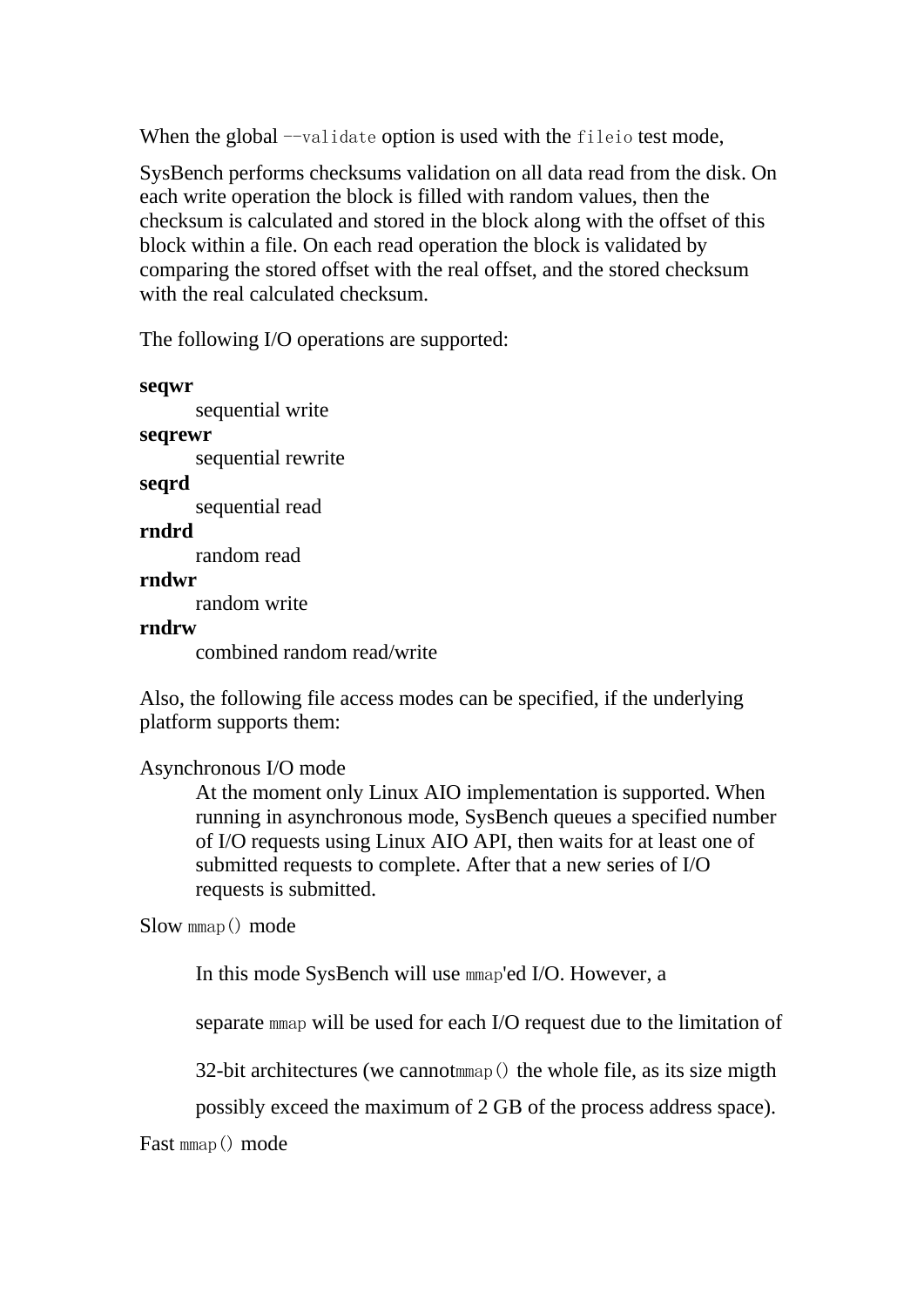On 64-bit architectures it is possible to mmap() the whole file into the process address space, avoiding the limitation of 2 GB on 32-bit platforms.

Using fdatasync() instead of fsync()

Additional flags to open(2)

SysBench can use additional flags to open(2), such

as O\_SYNC, O\_DSYNC and O\_DIRECT.

### Below is a list of test-specific option for the **fileio** mode:

| Option                   | Description                                                                                                                                | Defau<br>1 <sub>t</sub><br>value |
|--------------------------|--------------------------------------------------------------------------------------------------------------------------------------------|----------------------------------|
| --file-num               | Number of files to create                                                                                                                  | 128                              |
| --file-block<br>-size    | Block size to use in all $I/O$ operations                                                                                                  | 16K                              |
| --file-total<br>-size    | Total size of files                                                                                                                        | 2G                               |
| --file-test-<br>mode     | Type of workload to produce. Possible values: seqwr,<br>seqrewr, seqrd, rndrd, rndwr, rndwr (see above)                                    | requi<br>red                     |
| --file-io-mo<br>de       | $I/O$ mode. Possible<br>$\lceil$ (on $\lceil$<br>values:<br>sync, async, fastmmap, slowmmap<br>y if supported by the platform, see above). | sync                             |
| --file-async<br>-backlog | Number of asynchronous operations to queue per<br>thread (only for $-file-io$ -mode=async, see above)                                      | 128                              |
| --file-extra<br>-flags   | Additional flags to use with $open(2)$                                                                                                     |                                  |
| --file-fsync<br>-freq    | Do fsync() after this number of requests $(0 -$<br>don't use $fsync())$                                                                    | 100                              |
| --file-fsync<br>-all     | fsync() after each write operation<br>Do                                                                                                   | no                               |
| --file-fsync<br>-end     | fsync() at the end of the test<br>Do                                                                                                       | yes                              |
| --file-fsync<br>-mode    | Which method to use for synchronization. Possible<br>values: fsync, fdatasync (see above)                                                  | fsync                            |
|                          | --file-merge Merge at most this number of I/O requests if possible O                                                                       |                                  |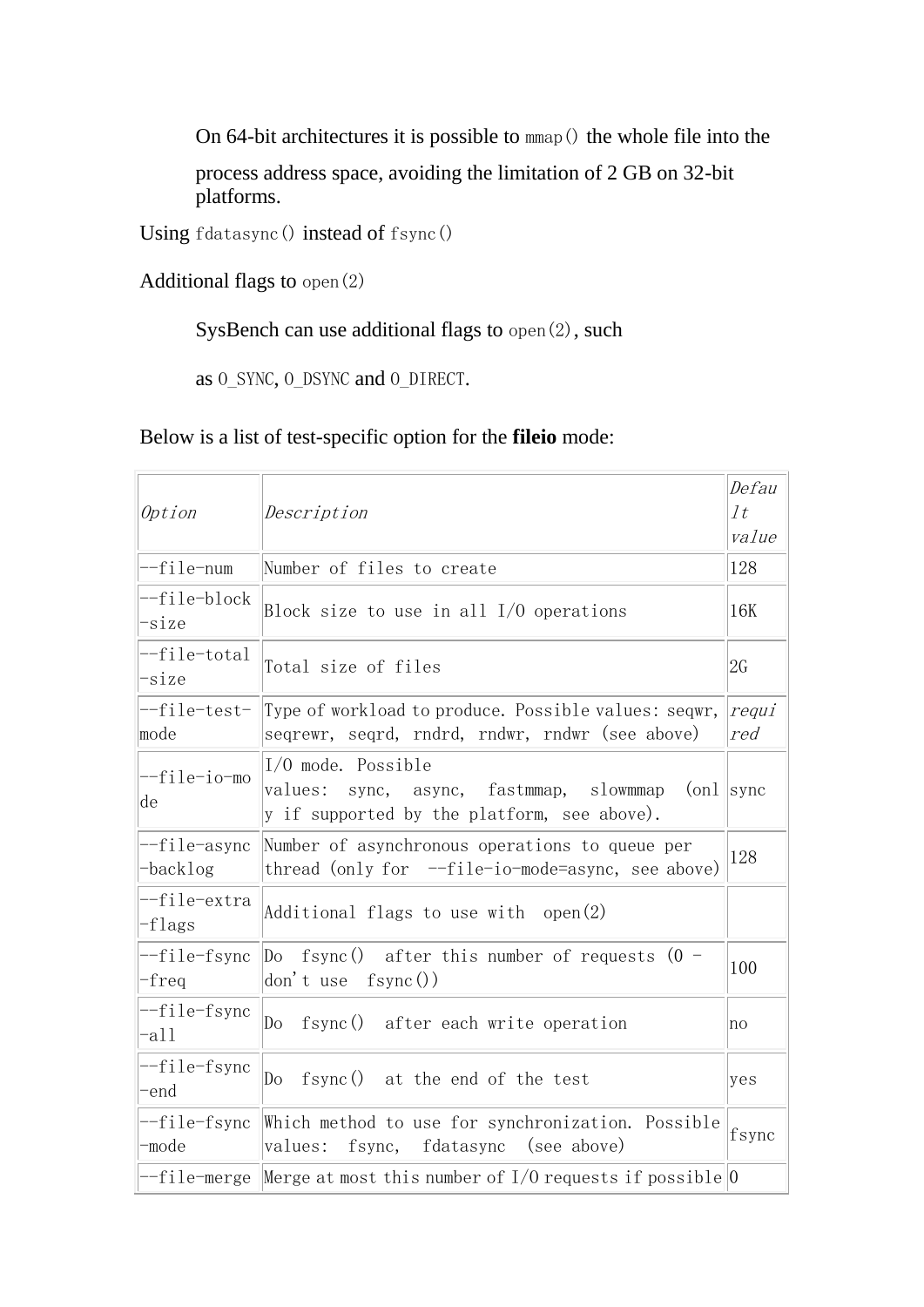|             | $\left\  d\text{-requires }\right\  (0 - don't merge)$                                                     |  |
|-------------|------------------------------------------------------------------------------------------------------------|--|
|             | $\left[-\text{file-rw-ra}\right]$ reads/writes ration for combined random read/write $\left.\right _{1.5}$ |  |
| $\vert$ tio | Itest                                                                                                      |  |

Usage example:

```
$ sysbench --num-threads=16 --test=fileio --file-total-size=3G 
--file-test-mode=rndrw prepare
$ sysbench --num-threads=16 --test=fileio --file-total-size=3G
--file-test-mode=rndrw run
$ sysbench --num-threads=16 --test=fileio --file-total-size=3G 
 --file-test-mode=rndrw cleanup
```
In the above example the first command creates 128 files with the total size of 3 GB in the current directory, the second command runs the actual benchmark and displays the results upon completion, and the third one removes the files used for the test.

### <span id="page-10-0"></span>**4.6.** oltp

This test mode was written to benchmark a real database performance. At the **prepare** stage the following table is created in the specified database

(sbtest by default):

```
 CREATE TABLE `sbtest` (
 `id` int(10) unsigned NOT NULL auto_increment,
\dot{k} int(10) unsigned NOT NULL default '0',
\degreechar(120) NOT NULL default ''.
 `pad` char(60) NOT NULL default '',
 PRIMARY KEY (`id`),
KEY k^{\prime} (k^{\prime}):
```
Then this table is filled with a specified number of rows.

The following execution modes are available at the **run** stage:

Simple

In this mode each thread runs simple queries of the following form:

```
SELECT c FROM sbtest WHERE id = N
```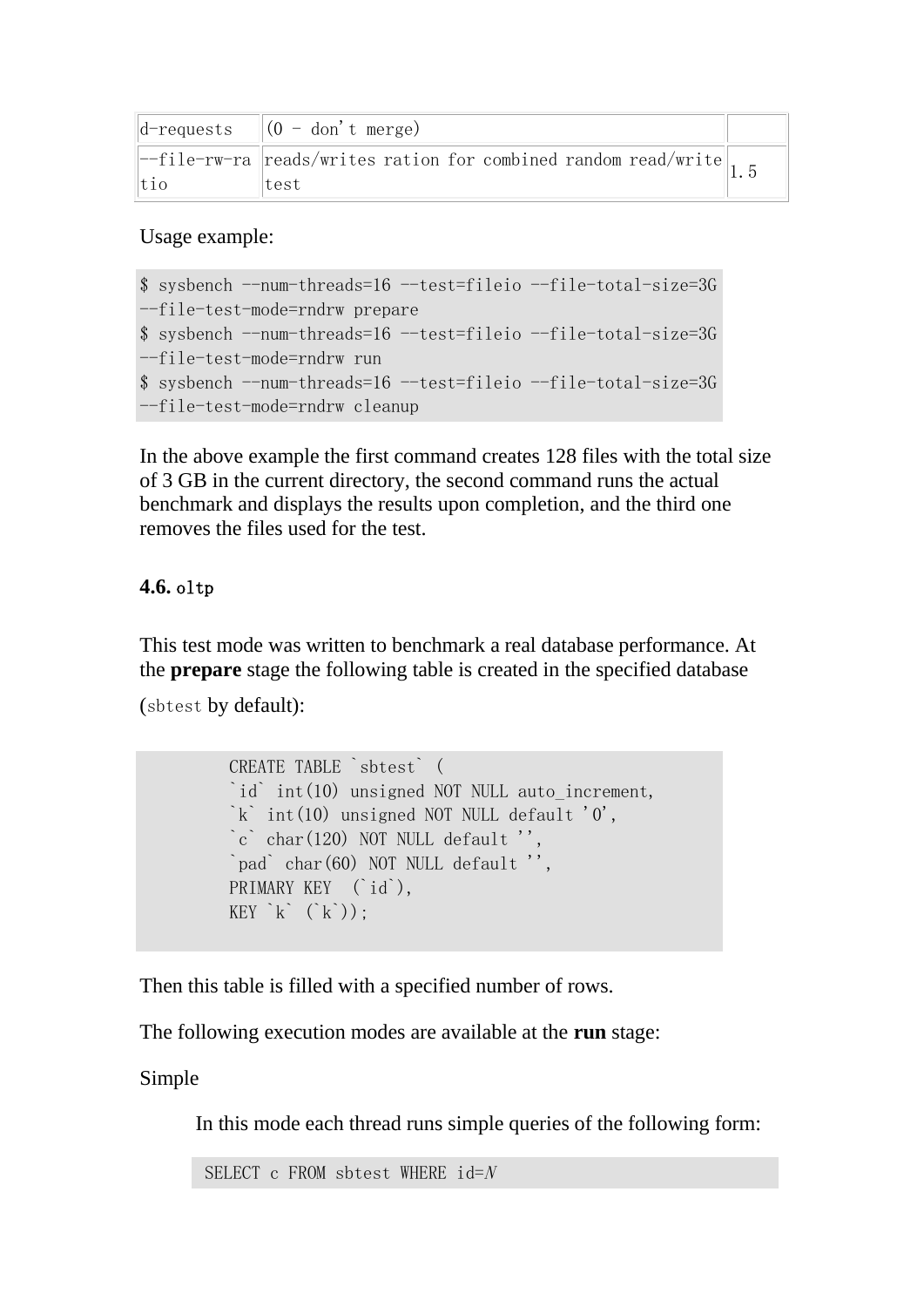where *N* takes a random value in range 1..*<table size>*

Advanced transactional

Each thread performs transactions on the test table. If the test table and database support transactions (e.g. InnoDB engine in MySQL),

then BEGIN/COMMITstatements will be used to start/stop a transaction.

Otherwise, SysBench will use LOCK TABLES/UNLOCK TABLES statements

(e.g. for MyISAM engine in MySQL). If some rows are deleted in a transaction, the same rows will be inserted within the same transaction, so this test mode does not destruct any data in the test table and can be run multiple times on the same table.

Depending on the command line options, each transaction may contain the following statements:

Point queries:

SELECT c FROM sbtest WHERE  $id=N$ 

Range queries:

SELECT c FROM sbtest WHERE id BETWEEN N AND M

Range SUM() queries:

SELECT SUM $(K)$  FROM sbtest WHERE id BETWEEN N and M

Range ORDER BY queries:

SELECT c FROM sbtest WHERE id between <sup>N</sup> and <sup>M</sup> ORDER BY c

Range DISTINCT queries:

SELECT DISTINCT c FROM sbtest WHERE id BETWEEN N and N ORDER BY c

UPDATEs on index column:

```
UPDATE sbtest SET k=k+1 WHERE id=N
```
UPDATEs on non-index column: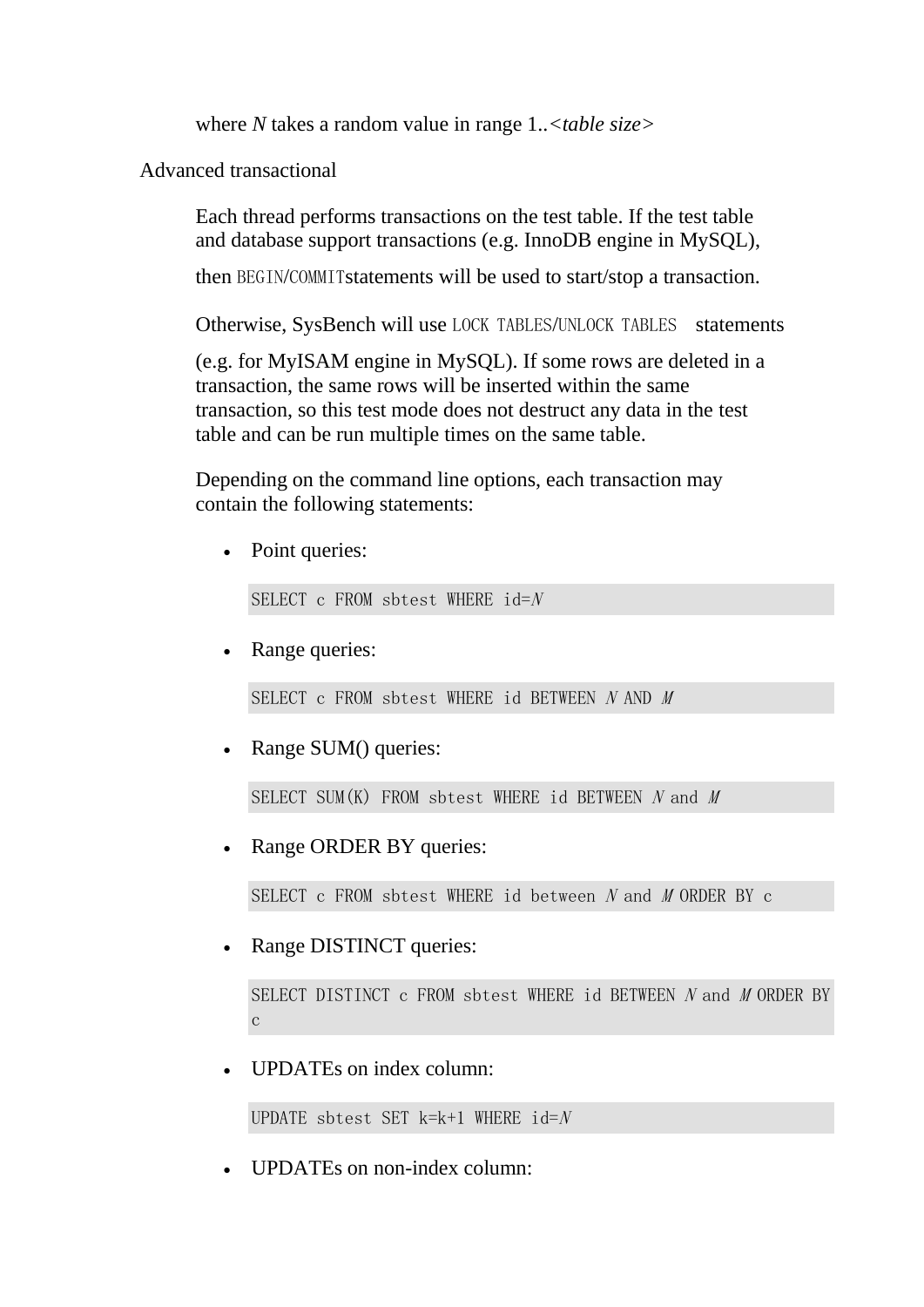UPDATE sbtest SET  $c=N$  WHERE  $id=M$ 

DELETE queries:

DELETE FROM sbtest WHERE  $id=N$ 

INSERT queries:

```
INSERT INTO sbtest VALUES (...)
```
Non-transactional

This mode is similar to **Simple**, but you can also choose the query to run. Note that unlike the **Advanced transactional** mode, this one does not preserve the test table between requests, so you should recreate it with the appropriate **cleanup**/**prepare** commands between consecutive benchmarks.

Below is a list of possible queries:

• Point queries:

SELECT pad FROM sbtest WHERE  $id=N$ 

UPDATEs on index column:

UPDATE sbtest SET  $k=k+1$  WHERE  $id=N$ 

UPDATEs on non-index column:

UPDATE sbtest SET  $c=N$  WHERE  $id=M$ 

DELETE queries:

DELETE FROM sbtest WHERE  $id=N$ 

- The generated row IDs are unique over each test run, so no row is deleted twice.
- **INSERT** queries:

INSERT INTO sbtest  $(k, c, pad)$  VALUES $(N, M, S)$ 

Below is a list of options available for the database test mode: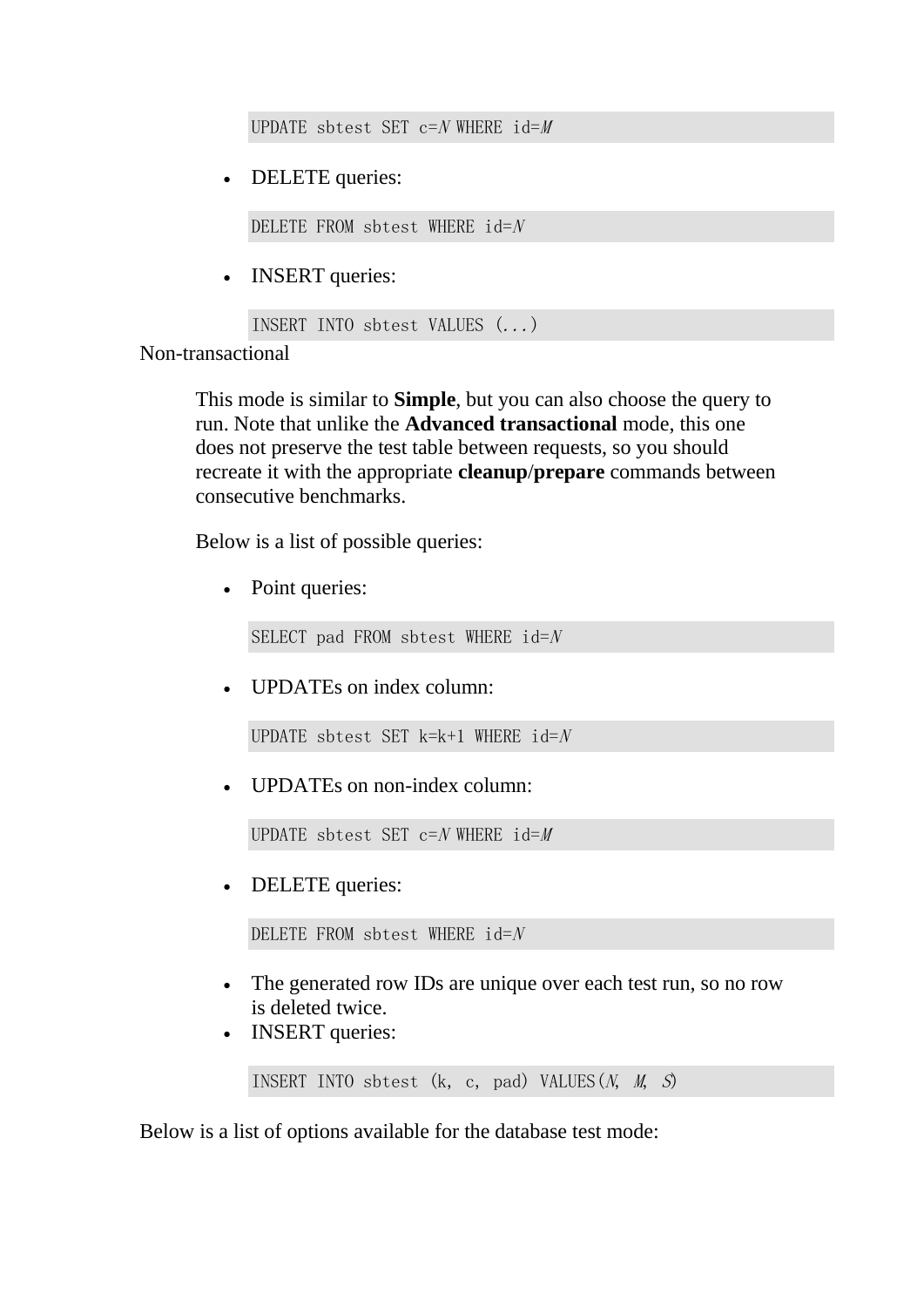| Option                                            | Description                                                        |                                                                                                                                       | Defaul<br>t<br>value |
|---------------------------------------------------|--------------------------------------------------------------------|---------------------------------------------------------------------------------------------------------------------------------------|----------------------|
| --oltp-test<br>-mode                              |                                                                    | Execution mode (see above). Possible values: simpe<br>(simple), complex (advanced transactional)<br>and<br>nontrx (non-transactional) | comple<br>Χ          |
| -only                                             | will be performed.                                                 | --oltp-read Read-only mode. No UPDATE, DELETE or INSERT queries                                                                       | off                  |
| --oltp-skip<br>trx                                | using transactions.                                                | Omit BEGIN/COMMIT statements, i.e. run the same<br>queries as the test would normally run but without off                             |                      |
|                                                   |                                                                    | Reconnect mode. Possible values:                                                                                                      |                      |
|                                                   | session                                                            | Don't reconnect (i.e. each thread<br>disconnects only at the end of the<br> test)                                                     |                      |
| $\left -\text{oltp-reco}\right $                  | query                                                              | Reconnect after each SQL query                                                                                                        | sessio               |
| $ n $ nnect-mode                                  |                                                                    | Reconnect after each transaction<br>transaction (if transactions are used in the<br>selected DB test)                                 | n                    |
|                                                   | random                                                             | One of the above modes is randomly<br>chosen for each transaction                                                                     |                      |
| --oltp-rang <br>$e$ -size                         |                                                                    | Range size for range queries                                                                                                          | 100                  |
| $\left -\text{oltp-point}\right $<br>$t$ -selects |                                                                    | Number of point select queries in a single transaction 10                                                                             |                      |
| --oltp-simp<br>$le$ -ranges                       | Number of simple range queries in a single transaction $ 1\rangle$ |                                                                                                                                       |                      |
| --oltp-sum-<br>ranges                             | Number of SUM range queries in a single transaction $ 1 $          |                                                                                                                                       |                      |
| $\left -\text{o1tp-orde}\right $<br>$ r$ -ranges  | Number of ORDER range queries in a single transaction $ 1 $        |                                                                                                                                       |                      |
| $\left -\text{oltp-dist}\right $<br>inct-ranges   | Number of DISTINCT<br>range queries in a single<br>transaction     |                                                                                                                                       | 1                    |
| $\left -\text{o1tp-inde}\right $<br>x-updates     |                                                                    | Number of index UPDATE queries in a single transaction 1                                                                              |                      |
| --oltp-non-<br>index-updat<br>es                  | transaction                                                        | Number of non-index UPDATE queries in a single                                                                                        | 1                    |
| --oltp-nont                                       |                                                                    | Type of queries for non-transactional execution mode select                                                                           |                      |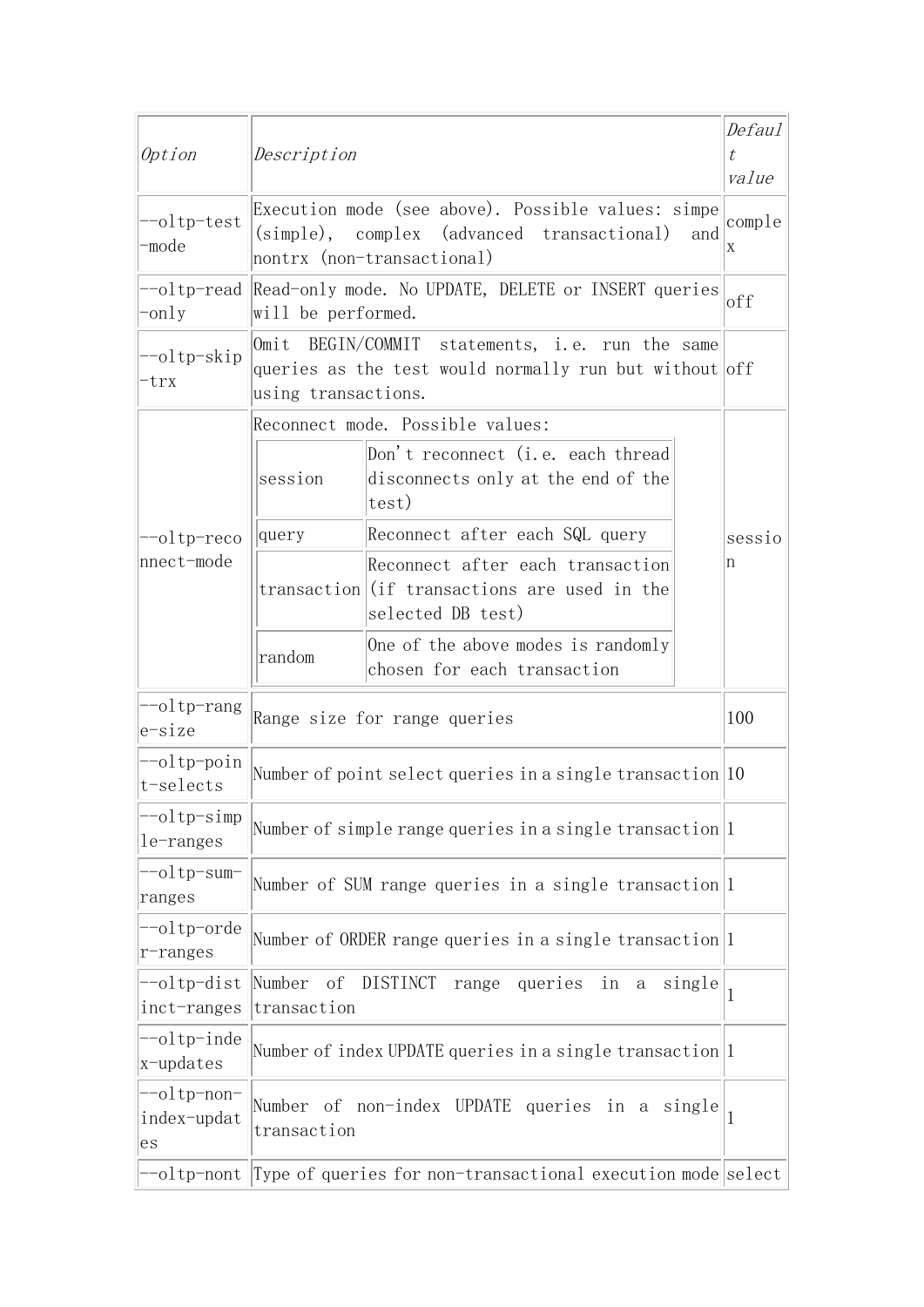| rx-mode                     | (see above). Possible values: select, update_key,<br>update nokey, insert, delete.                                                                                                                                                                                                                                                                              |              |
|-----------------------------|-----------------------------------------------------------------------------------------------------------------------------------------------------------------------------------------------------------------------------------------------------------------------------------------------------------------------------------------------------------------|--------------|
| --oltp-conn<br>$ect$ -delay | Time in microseconds to sleep after each connection<br>to database                                                                                                                                                                                                                                                                                              | 10000        |
| --oltp-user<br>-delay-min   | Minimum time in microseconds to sleep after each $\vert_0$<br>request                                                                                                                                                                                                                                                                                           |              |
| --oltp-user<br>-delay-max   | Maximum time in microseconds to sleep after each<br>request                                                                                                                                                                                                                                                                                                     |              |
| --oltp-tabl<br>e-name       | Name of the test table                                                                                                                                                                                                                                                                                                                                          | sbtest       |
| --oltp-tabl<br>e-size       | Number of rows in the test table                                                                                                                                                                                                                                                                                                                                | 10000        |
| --oltp-dist<br>-type        | Distribution of<br>Possible<br>random<br>numbers.<br>uniform<br>(uniform<br>values:<br>distribution),<br>gauss<br>(gaussian distribution) and special.<br>With special distribution a specified percent of<br>numbers is generated in a specified percent of cases<br>(see options below).                                                                      | specia       |
| -pct                        | --oltp-dist Percentage of values to be treated as 'special' (for<br>special distribution)                                                                                                                                                                                                                                                                       | $\mathbf{1}$ |
| --oltp-dist<br>res-         | Percentage of cases when 'special' values<br>are<br>generated (for special distribution)                                                                                                                                                                                                                                                                        | 75           |
| -db-ps-mod<br>е             | If the database driver supports Prepared Statements<br>will use<br>API,<br>SysBench<br>server-side<br>prepared<br>statements for all queries where possible. Otherwise,<br>client-side (or emulated) prepared statements will be auto<br>used. This option allows to force using emulation even<br>when PS API is available. Possible values: disable,<br>auto. |              |

#### Also, each database driver may provide its own options. Currently only MySQL driver is available. Below is a list of MySQL-specific options:

|              |                                                         | Defau          |
|--------------|---------------------------------------------------------|----------------|
| Option       | Description                                             | 1 <sub>t</sub> |
|              |                                                         | value          |
|              | MySQL server host.                                      |                |
| --mysql-host |                                                         | local          |
|              | Starting from version 0.4.5 you may specify a list host |                |
|              | of hosts separated by commas. In this case SysBench     |                |